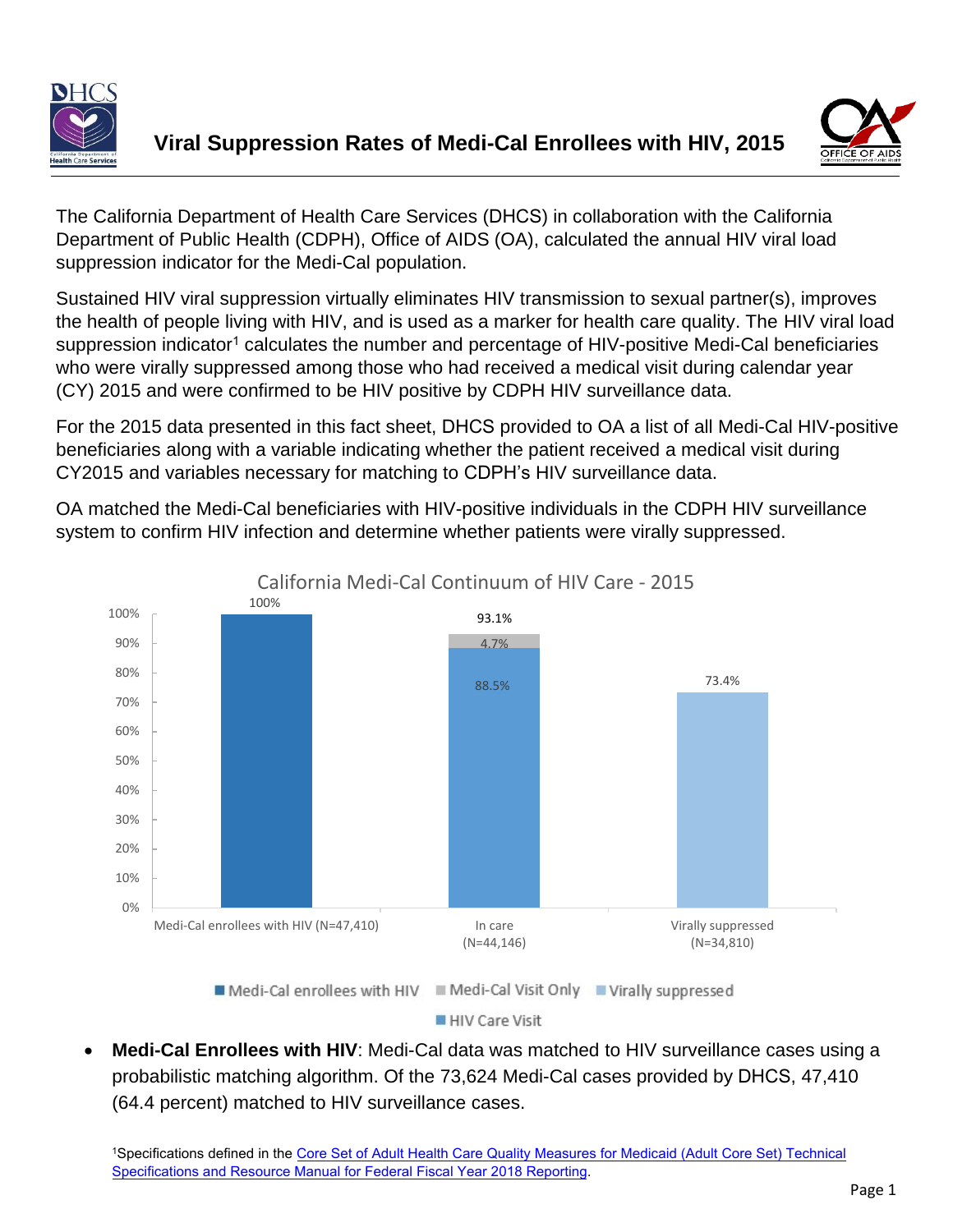- **In care:** Of the matched Medi-Cal enrollees with HIV, 44,146 (93.1 percent) cases had a medical visit during the year, including 88.5 percent who had at least one HIV care visit (defined as receipt of a CD4 or viral load laboratory test) and an additional 4.7 percent who only had evidence of a Medi-Cal visit (i.e., a Medi-Cal visit but no CD4 or viral load laboratory tests).
- **Virally suppressed**: 34,810 Medi-Cal enrollees with HIV were virally suppressed, determined by laboratory data indicating an HIV viral load of ≤ 200 copies/ml. This represents 73.4 percent of Medi-Cal enrollees with HIV, and 78.9 percent of the Medi-Cal enrollees receiving care.

In 2015, of all Californians living with HIV captured in HIV surveillance data, 72 percent were in HIV care and 61 percent achieved viral suppression. Compared to all persons living with HIV statewide, Medi-Cal enrollees with HIV were more likely to have received a medical visit and more likely to have achieved viral suppression, emphasizing the importance of continued access to quality health care for people living with HIV.

## **Medi-Cal Viral Suppression Rates by Race<sup>2</sup>**

Of the 47,410 matched Medi-Cal enrollees with HIV, 0.4 percent were American Indian/Alaska Native, 3.4 percent Asian<sup>3</sup>, 24 percent Black/African American, 35.2 percent Hispanic/Latino/a, 0.3 percent Native Hawaiian/Pacific Islander, 33.7 percent White, and 2.9 percent multiple races.



California Medi-Cal Continuum of HIV Care by Race/Ethnicity - 2015

HIV Care Visit

The percentage of Medi-Cal enrollees with HIV who were in care during CY2015 was similar among all racial/ethnic groups examined, ranging from 91 to 95 percent. In contrast, viral suppression rates varied, with Black/African American, multiple race, and American Indian/Alaska Native Medi-Cal

<sup>2</sup>As reported in HIV surveillance data. There were 53 persons diagnosed and living with HIV in California with an unknown race/ ethnicity who are not included in the graph.

<sup>3</sup>Until 2003, Asian/Native Hawaiian/Pacific Islander was classified as a single category; therefore persons with race/ethnicity data only available prior to 2003 are classified as Asian because they cannot be disaggregated.